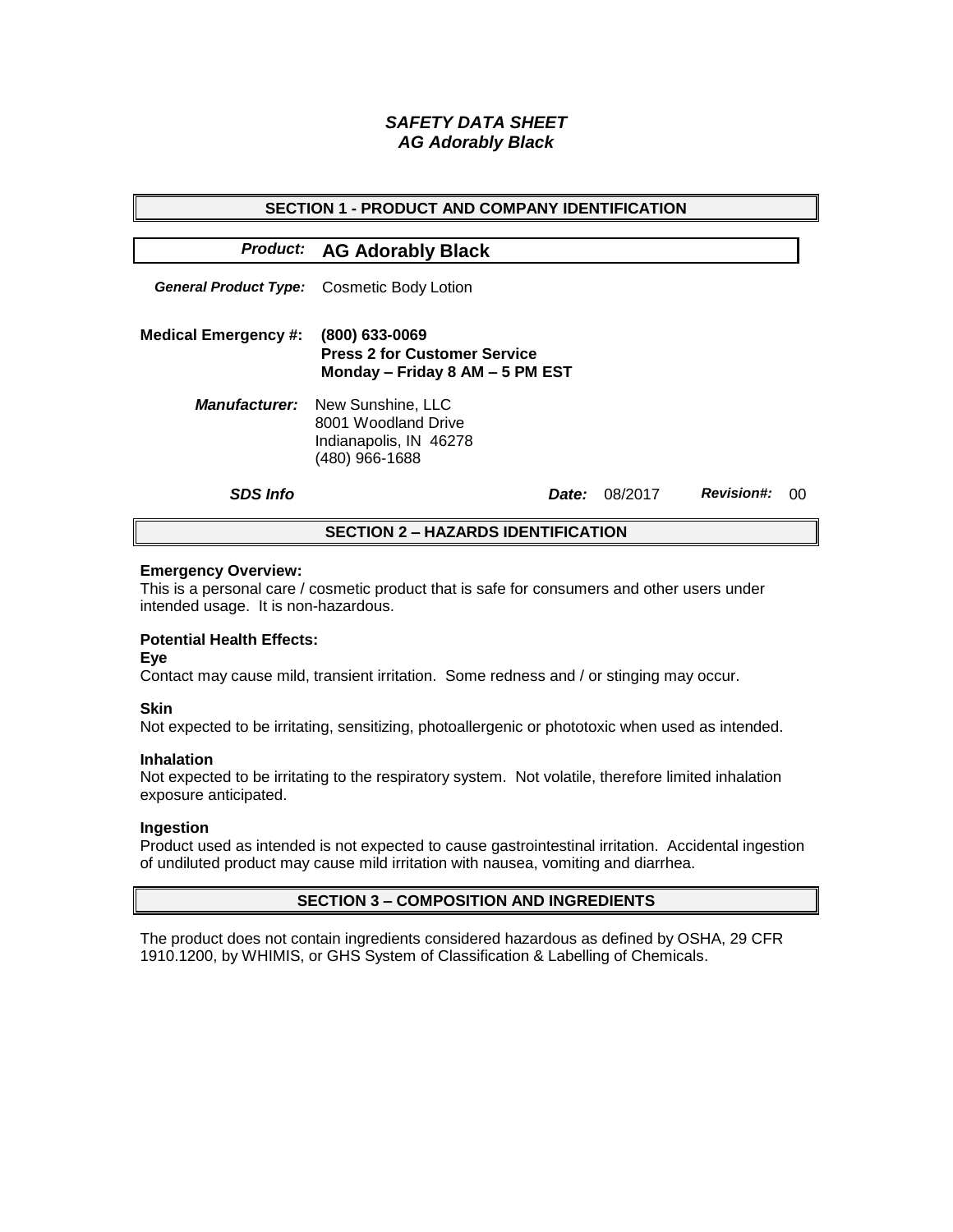## **SECTION 4 – FIRST AID MEASURES**

### **Eye**

Thorough rinsing for 15 – 20 minutes is recommended. If irritation persists, contact a physician.

#### **Skin**

Discontinue use of product. Apply cold compresses to affected areas to relieve discomfort. If discomfort persists, contact a physician.

#### **Inhalation**

If respiratory irritation occurs, remove individual to fresh air.

#### **Ingestion**

Accidental ingestion of product may require medical attention. In case of accidental ingestion dilute with water. Do not induce vomiting. If discomfort persists, contact a physician.

### **SECTION 5 – FIRE FIGHTING MEASURES**

**Extinguishing Media:** Use chemical foam, dry chemical, carbon dioxide or water. **Explosion Hazard:** Not applicable.

**Fire Fighting Info:** Contact emergency personnel. Use self-contained breathing apparatus and protective gear, if large quantities of product are involved. Hazardous decomposition products may be released. Thermal degradation may produce oxides of carbon and / or nitrogen, hydrocarbons and / derivatives.

## **SECTION 6 – ACCIDENTAL RELEASE MEASURES**

### **Procedures for Spill / Leak Clean-up:**

**Household Settings:** Absorb liquid and scrub the area. Dilute with water until surface is no longer slippery.

**Non-Household Settings:** Use safety glasses if splash hazard exist. Use gloves and other protective clothing to prevent skin contact.

### **SECTION 7 – HANDLING AND STORAGE**

#### **Precautions for Safe Handling:**

**Household Settings:** Avoid contact with eyes.

**Non-Household Settings:** No unusual handling or storage requirements. Storage in large quantities (warehouse) should be in a well-ventilated, cool area.

### **Conditions for Safe Storage:**

**Household Settings:** Normal household storage.

**Non-Household Settings:** No unusual handling or storage requirements. Storage in large quantities (warehouse) should be in a well-ventilated, cool area.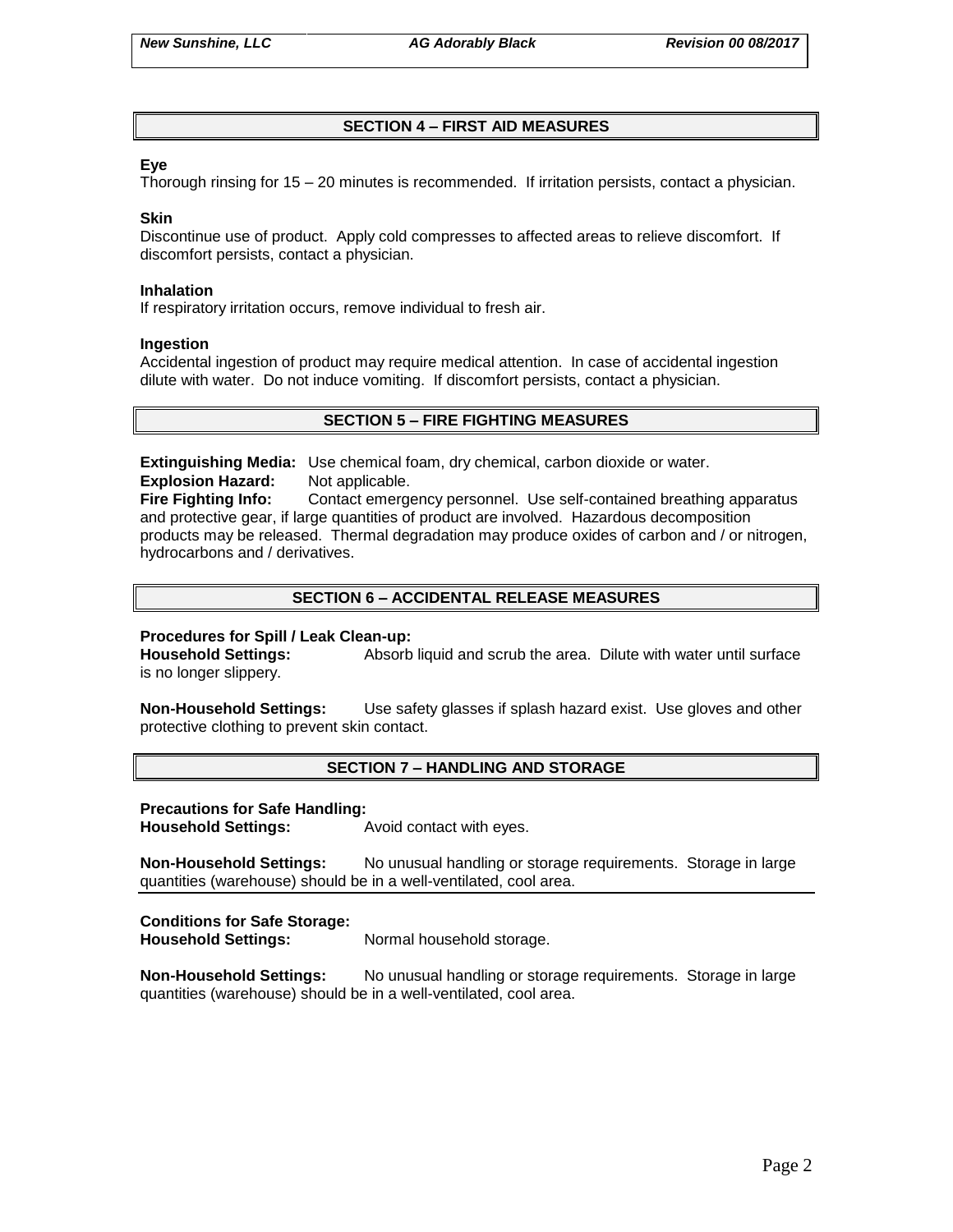### **SECTION 8 – EXPOSURE CONTROLS / PERSONAL PROTECTION**

**Household Settings:** This is a personal care / cosmetic product that is safe for consumers and other users under normal and reasonably foreseen use.

**Non-Household Settings:** Use safety glasses if splash hazards exist, use gloves and other protective clothing to prevent skin contact. Always follow good hygienic work practices. Avoid prolonged contact with skin and clothing.

### **SECTION 9 – PHYSICAL AND CHEMICAL PROPERTIES**

Physical State Viscous liquid body lotion. Appearance **Various colored viscous liquid.**<br>
Odor Communication Colore Fragrant. Odor Threshold Not available pH 3.5 – 7.5 Melting Point/Freezing Point Not Applicable Boiling Point >212 F / 100 C Flash Point  $>212$  F / 100 C Evaporation Rate Not Applicable Flammability Not Applicable Upper/Lower Flammablilty Not Applicable Vapor Pressure Not Applicable Vapor Density Not Applicable Relative Density Not Available Specific gravity at 25C Not available. Solubility in water at 20C Slightly Insoluble<br>
Partition coefficient
Subsetted Not Applicable Partition coefficient Auto-iginition Temp Not Applicable Decomposition Temp Not Available Viscosity 20,000 – 150,000 cps. Volatile % Complies with Federal and State VOC regulations.

### **SECTION 10 – STABILITY AND REACTIVITY**

**Other Recommendations:** None

**Conditions to Avoid:** No applicable information has been found.

### **SECTION 11 – TOXICOLOGICAL INFORMATION**

This is a personal care / cosmetic product that is safe for consumers and other users under intended and reasonably foreseeable use.

**Chronic Effects:** Finished product is not expected to have chronic health effects. **Target Organs:** No adverse health effects on target organs expected for finished product. **Carcinogenicity:** Finished product is not expected to be carcinogenic. NTP: No IARC: No OSHA: No

### **SECTION 12 – ECOLOGICAL INFORMATION**

The product ingredients are expected to be safe for the environment at concentrations predicted under normal use and accidental spill scenarios.